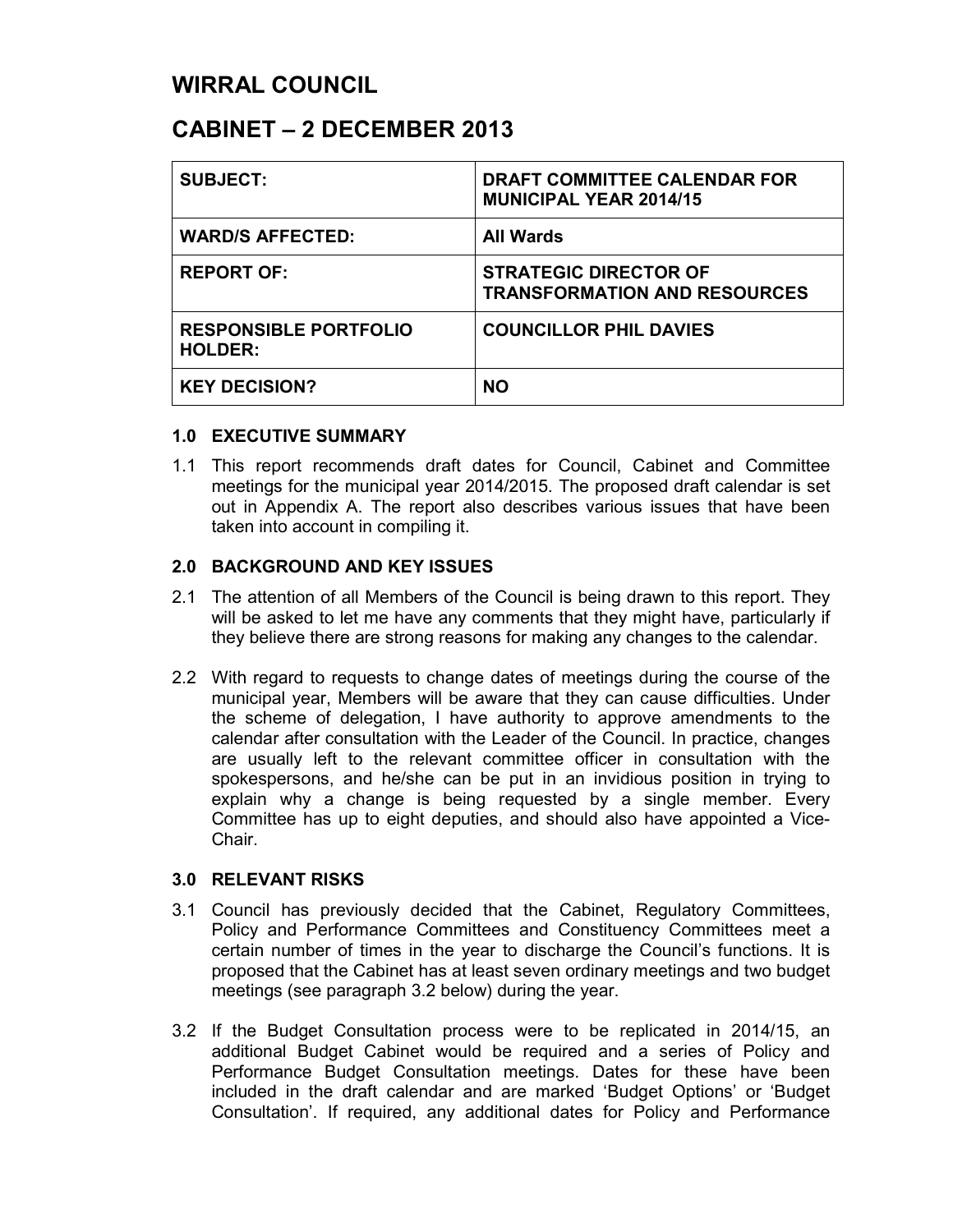Budget Consultation meetings will be added to the calendar once the dates for the budget consultation process are finalised.

## **4.0 OTHER OPTIONS CONSIDERED**

4.1 No other options were considered beyond those outlined in the report.

### **5.0 CONSULTATION**

5.1 The Leader of the Council has been consulted and agreed the Cabinet dates. The draft calendar has been circulated to Chief Officers and all Members' attention will be drawn to this report in advance of the Cabinet and Council meetings. The Constituency Managers have been consulted on the dates for Constituency Committees.

## **6.0 OUTSTANDING PREVIOUSLY APPROVED ACTIONS**

6.1 There are no outstanding previous actions.

### **7.0 IMPLICATIONS FOR VOLUNTARY, COMMUNITY AND FAITH GROUPS**

7.1 There are no implications arising directly from this report.

### **8.0 RESOURCE IMPLICATIONS: FINANCIAL; IT; STAFFING; AND ASSETS**

8.1 There are no implications arising directly from this report.

#### **9.0 LEGAL IMPLICATIONS**

9.1 There are no implications arising directly from this report.

#### **10.0 EQUALITIES IMPLICATIONS**

10.1 Has the potential impact of your proposal(s) been reviewed with regard to equality?

No – an EIA is not required.

10.2 The scheduling of meetings may have implications for carers and families, depending upon individual circumstances (and for that reason a childcare and dependants' carers' allowance has been included in the Members' Allowances Scheme), but none specifically for older people, people with disabilities and those from ethnic minorities.

## **11.0 CARBON REDUCTION AND ENVIRONMENTAL IMPLICATIONS**

11.1 There are no implications arising directly from this report.

### **12.0 PLANNING AND COMMUNITY SAFETY IMPLICATIONS**

12.1 There are no implications arising directly from this report.

#### **13.0 RECOMMENDATION/S**

13.1 That the draft calendar of meetings, attached as Appendix A, be approved and unless amended prior to 11 March, 2014, be confirmed as the calendar of meetings for the municipal year 2014/15.